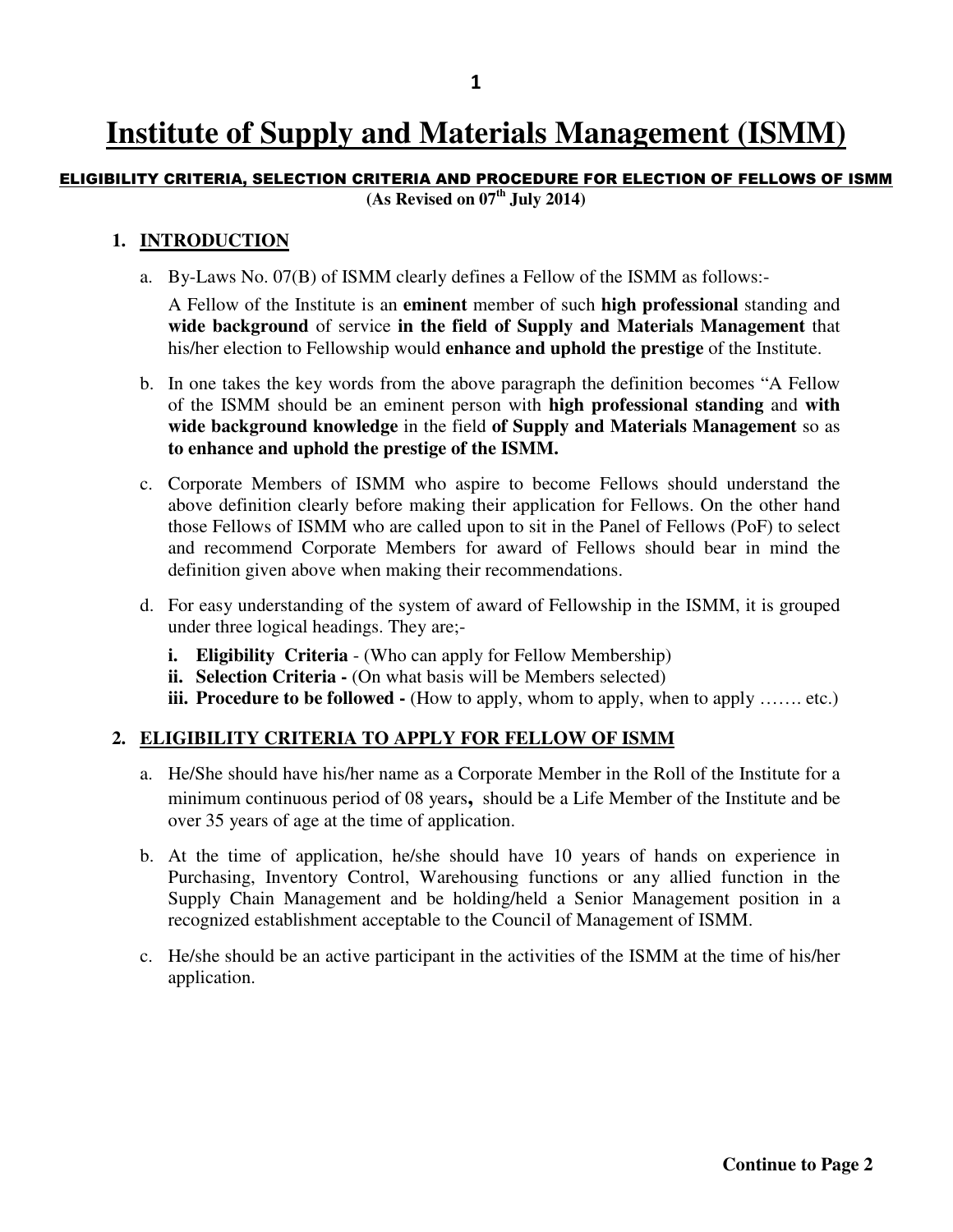# **3. SELECTION CRITERIA FOR FELLOWS OF ISMM (MARKING SCHEME)**

The selection criteria/basis that will be employed in the selection amongst applicants for Fellow of the ISMM is given below;-

## Highest Possible Score (HPS)

|  | <b>100 Points</b> |
|--|-------------------|

#### **Qualifying Percentage for Selection of Fellow will be 65%**

# **4. SELECTION CRITERIA FOR FELLOW OF ISMM (IN DETAIL)**

## **a. Professional Standing in the Supply Management field – 20 Points (HPS)**

It means that the applicants status/designation/position in relation to Supply Management field in the Organization where he/she is employed. It also enhances the applicants standing if the organization is a large and reputed one. (E.g. KEELLS, ARPICO, SINGER, PORTS AUTHORITY, ARMED FORCES…etc.) The designation must indicate as Senior Managerial level/position (e.g. Director Logistics, Chief Buyer, Senior Manager (Supplies), AGM (Logistics), Senior Purchasing Manager….etc.. Very Senior level such as CEO, MD, DGM (Supplies) - 15 Points, Senior level – 10 Points, beginners at Senior level – 05 Points.

 $(Max - 15$  Points)

It is also relevant to the time period the applicant had served in the Senior Managerial level. (01 Point per year of Service)

 $(Max - 05$  Points)

#### **b. Academic Attainments/achievements – 10 Points (HPS)**

This relates to higher qualification the applicant has attained in his/her career. Basically to be a Corporate Member one must either have a Degree or Diploma from ISMM and 3 years Hands on work experience at Executive Level. After his entry if he obtains any Diploma or Degree as additional qualification which enhances the applicants position in the Supply Management field will earn marks for the applicant. E.g. Additional Diploma IPSCM or Degree on Supply Chain or Logistics and Transport will earn 5 marks. Similarly higher qualifications like Masters, MBA, Ph.D earn 10 marks. Additional Marks will be given if passed with excellence.

 $(Max - 10$  Points)

## **c. Contribution and dedication to the ISMM – 30 Points (HPS)**

What the applicant has contributed to the ISMM and for how long. Contribution can be in many forms. E.g. Serving as General Secretary, Editor, Hony. Treasurer, Vice President of ISMM earns high points and additional points for the number of years served in that position. Serving as Chairman/Chairperson of Sub Committees, Secretary/Convener of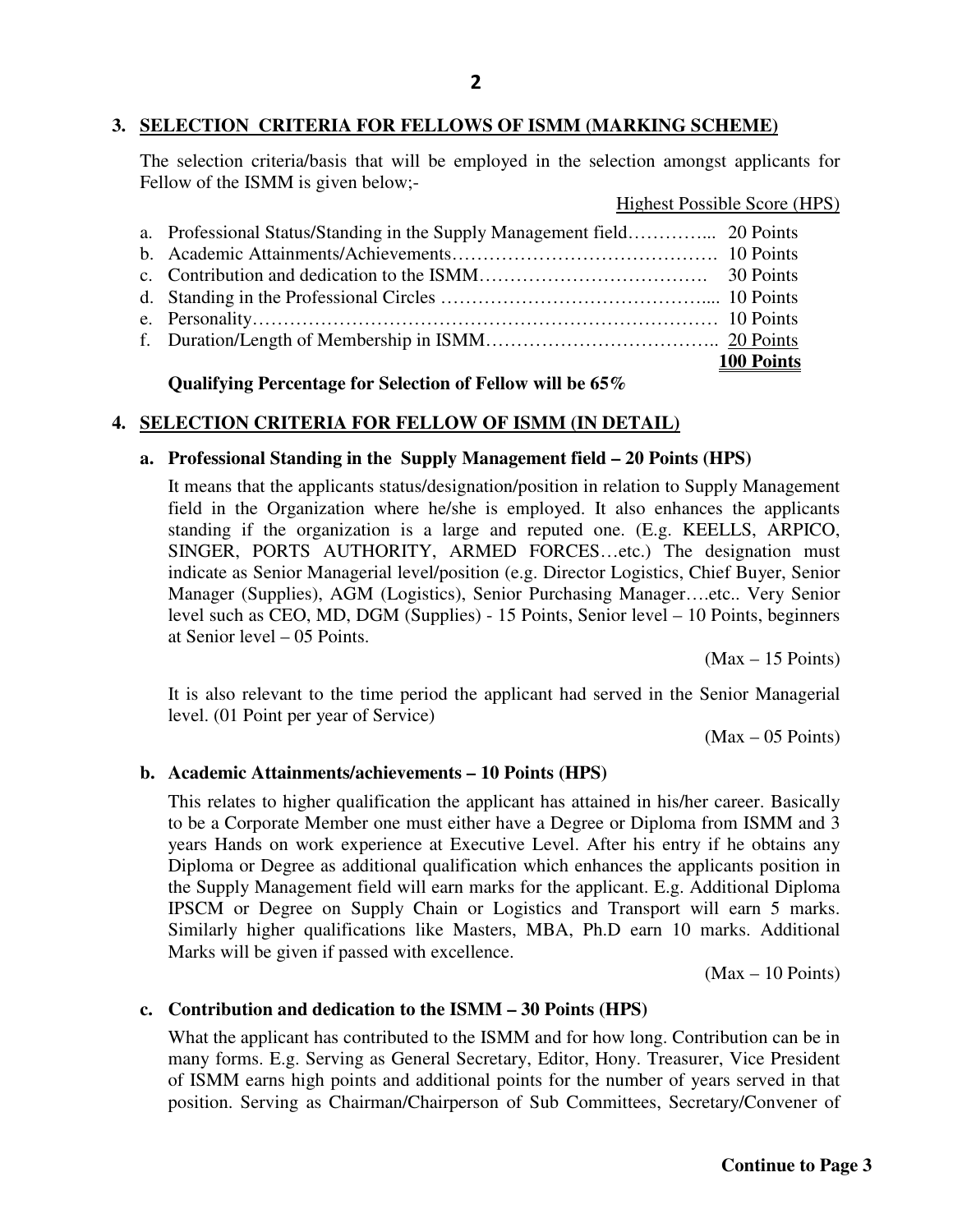Sub Committees will earn some points but these Committees should have been continuous and constructive - Applicants must state in their application the achieved results of the Sub Committees. Chairman/Chairperson and Secretaries/Conveners of Sub Committees which were in-effective will not be considered. Members who serve in the Council and in Sub Committees will earn some points. Course Directors/ Course Co-Directors and Lecturers will not earn any points. Contribution by way of Articles to the Journal, Newspapers on ISMM discipline and Preparation of New Handouts to ISMM Courses will also earn points.

E.g. General Secretary, Editor, Hony. Treasurer, Vice President - 5 Points & 5 Points per year.

Chairman/Chairperson Sub Committees (which were productive) –  $3\frac{1}{2}$  Points &  $3\frac{1}{2}$ Points per year.

Secretaries/Conveners – Sub Committees (which were productive)  $2\frac{1}{2}$  Points &  $2\frac{1}{2}$  per year.

Contributing Articles/New Handouts @ 6 Points per article/handout.

Members in Council, Members in Sub Committee (Productive) - 2 Points per year.

(Max - 30 Points)

#### **d. Standing in the Professional Circle - 10 Points (HPS)**

Standing in the Professional Circle relates to the applicants participation in other Professional bodies which are recognized by the ISMM. E.g. If the applicant has been elected (not nominated) as an Office Bearer in the OPA or Institute of Management of Sri Lanka or Chambers of Commerce…etc. he earns higher points, than nominated person.

E.g. Vice President/General Secretary/Hony. Treasurer/Editor (Max) 5 Points per year. Asst. Secretaries/Asst. Treasurer………………… (Max) 3 Points per year Council Member/Member of Ex-Co…………….. (Max) 3 Points per year Nominated to serve in the OPA Ex-Co or Forum…. (Max) 2 Points per year (Max – 10 Points)

#### **e. Personality – 10 Points (HPS)**

Personality refers to the applicant's personal attributes, abilities and characteristics. If the applicant is impressive in his/her looks, ability to speak on a subject with confidence and clarity, ability to get things done by his/her colleagues and subordinates, win the confidence of his/her superior as a dependable person to produce results and finally be friendly and helpful to others are factors that earn points.

Suggested Marking Scheme;-

| iv. Win the confidence of his superiors as a dependable person Max 2 Points |  |
|-----------------------------------------------------------------------------|--|
| iii. Ability to get things done by Colleagues and Subordinates Max 2 Points |  |
|                                                                             |  |
|                                                                             |  |